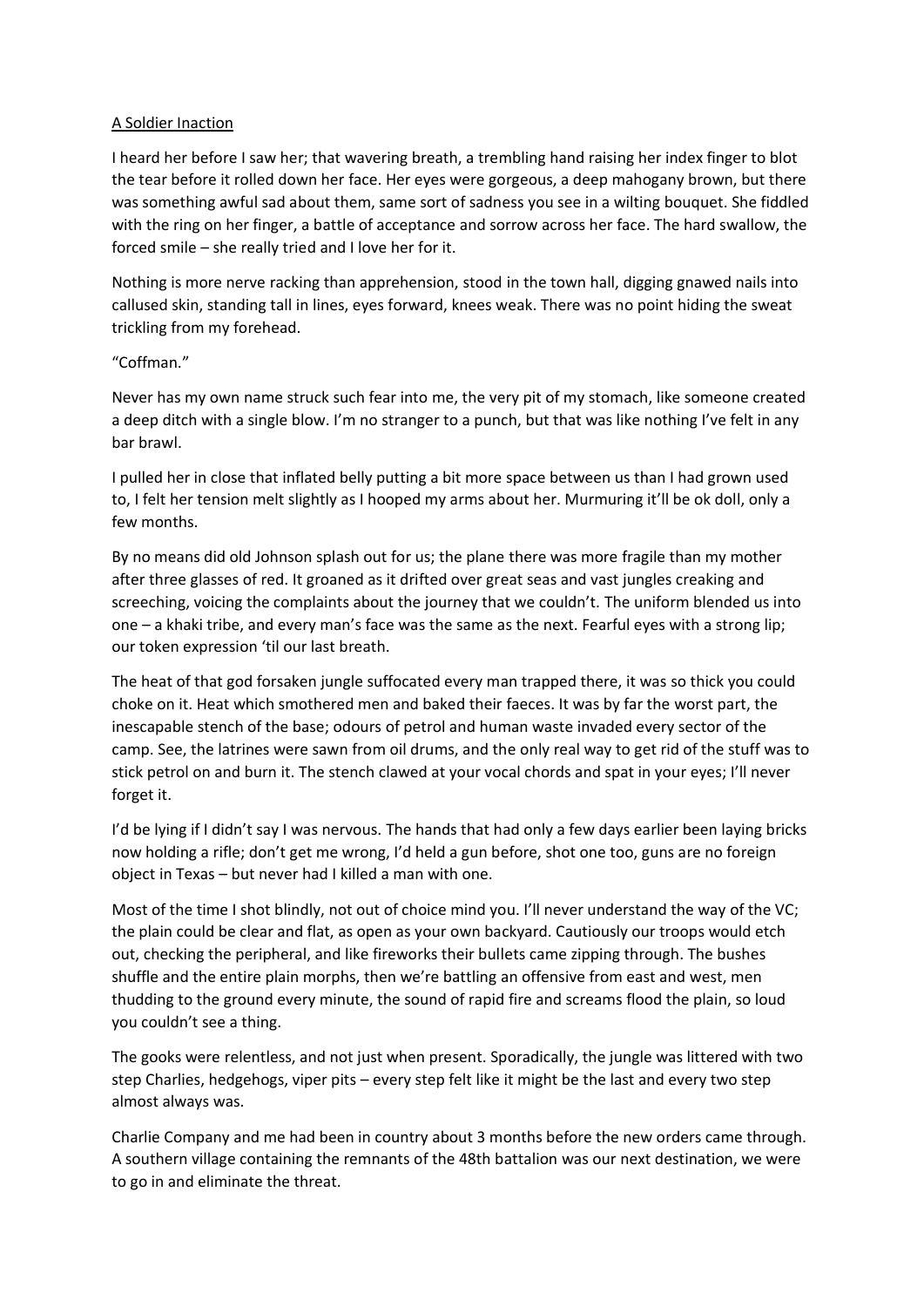They called it mission Pinkville. They said to follow orders. They told us they were Vietcong.

I'd seen the posters and heard the radio, those communist lunatics set on removing all rights and liberties, removing their choice, and that had to be stopped, no question. Ho Chi Min wanted the sort of crazy regime that suppressed the people and forced submission, we had to stop it. These people deserved to be free, and I swear to God we thought we were freeing 'em.

A lot of people will tell you instructions were not clear on the evening before. That is miles from the truth. There was no confusion or miscommunication, the orders were clear as daylight. That man, Medina, told us to kill anything walking, crawling, or growing. Anything at all.

About 7:30 the troops thundered in, Captain Medina leading of course, steering us all, barking commands. But something didn't feel quite right. There were so many women, so many old people, and so many kids and they sure didn't behave like Vietcong. The VC were slippery though, and masters of disguise. But they cowered away and begged and cried - a kind of fear that felt overwhelmingly authentic.

Even the air seemed hesitant, I looked to my left and right and the soldiers either side of me were thinking the same. I could see the guys relax their grips slightly; the doubt on my mind was heavier than the rifle in my hand. Sad thing is, I knew from the start it wasn't right. What we did that day, it wasn't right.

A cluster of shells sliced the air, piercing the leg of a woman cradling her child. Her shriek could have fractured glass.

Bullets fired ceaselessly then, they split the air and shattered bones. In a matter of seconds that apprehension vanished, the men, my friends looted and burned and shot and murdered those people - myself included.

Through a splutter of ammunition and growing pools of blood, we moved through the hamlet. We split off into smaller groups, raiding every home, killing what we were told were Vietcong. Women and infants littered the side of the paths like shrapnel, cast aside by the people they had been told would liberate their country. They wailed like lost cubs, a picture of absolute desperation, absolute terror.

I crawled between hooches to get away. It didn't feel right, they had to be civilians - these were not the Viet Cong we had fought in the jungle. The VC fought, these people did not.

Moving through one passage I found four men huddled round a young girl, she looked about fourteen but I struggle to tell with their kind. She was young though, could tell that much. My gun loosened from its tense position. There was grunting amongst the ruckus, and cheering, "Go on Rob, give it to her!" She wailed and kicked against them reaching for some boy strewn aside, bleeding from the skull.

Reluctantly, she went limp, but that girl fought harder than I ever did. Their guns went places they should not have, grenades too, until she lay still on the floor, violated and bare, her intestines spilling out of her. Her head rolled to face me, eyes starkly open yet utterly lifeless; a deep mahogany brown that sent chills down my spine.

"Didn't you want a go, Coffman?" one of them jeered. I realised I had been stood gawping at the group for a full ten minutes, my feet cemented still, my eyes paralysed. His comment shattered the visage, and I turned, kept walking. "Fag," I heard him chuckle to the rest of them.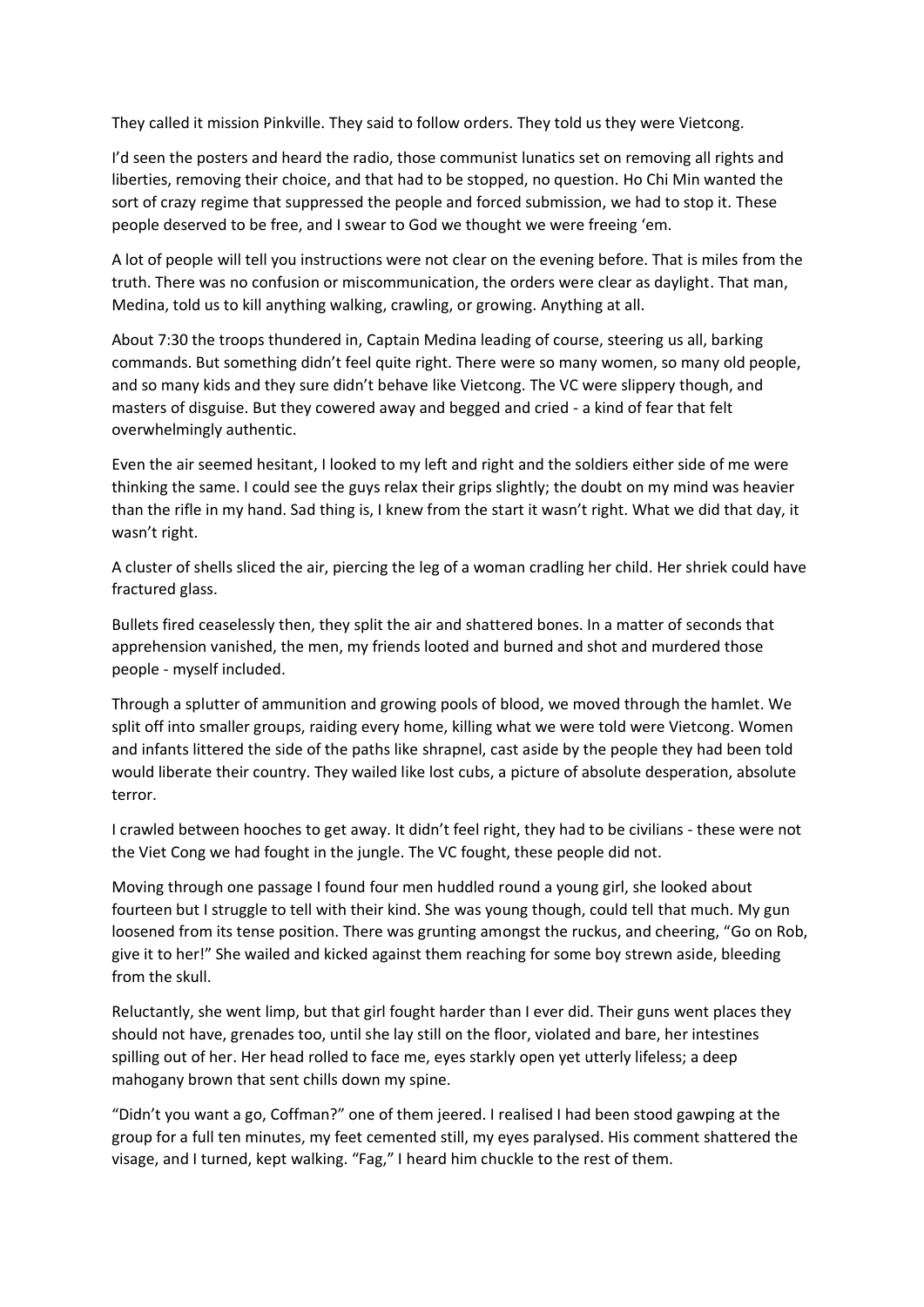My vision was awful blurry, I moved my limbs but it felt like someone else doing it, they weren't my hands holding the rifle and it wasn't my hands their blood was on. Someone else was shifting the gears. Surely.

Eventually, the command changed tactics, told us to stop shooting and start herding the people towards the centre of the village. To a degree, I was relieved, at least there was no more killing. But a fear brewed within me, change of tactics was rarely good, and I will admit I still prayed these people were VC, that they weren't civilians, that our actions could be excused.

I found a couple a families and herded them to the centre of this village. Not Medina this time but Calley, some young guy who seemed desperate to prove his competency, was directing them through and out of the village eastwards, towards the drainage ditch. The white noise wailing continued as we marched, the sidewalk scattered with bodies.

That smell was repugnant, a cocktail of rotting corpse, sewage and sorrow. I didn't hardly understand what was going on, the orders coming my way may as well have been Vietnamese. It was an irrigation ditch, no other way to describe it, a ditch for the pure purpose of collecting bodies.

They formed rough lines like cattle, and Calley was the rancher. Lined up, shot and shoved into the ditch. I just stood and watched, incapacitated in my position, only my eyelids moved, slowly. I eventually pretended to herd the people, real half-hearted, I couldn't just stand but I would rather shoot myself than a single other innocent civilian.

A young boy, aged about five clawed his way out of that trench, wailing and screaming for his mother. You could tell it was his mother he wanted, that primal cry is universal; he just wanted his mama. Confused and distraught he began to run, but made it no further than 5 yards before he was gunned down. My body contorted and I physically wretched then as his limp body was kicked into the ditch just as you might kick a rock along a dirt road. Lieutenant Calley himself. Callous and careless. And I just watched.

God knows how long that continued for. But eventually a young soldier came running up to Medina, exclaiming in clear dismay and horror. I heard Medina tell him dismissively that we were "just following orders," and the man rightly questioned who had ordered this. They bickered back and forth for a bit and the young man thundered off - he was a pilot it turned out, a man named Thompson.

He returned eventually and began pulling people out of the ditch, defying the threat of Medina's rifle and grenades. He is one of few men with a clean conscience.

Days after I could hardly sleep, the sheets suffocated me, an inescapable linen cage. I couldn't stand it. Looking at my own hands made me want to scrub 'em clean one million times over. I had to do something, distract myself; kid myself into guiltless unconsciousness. Darlene. She was an escape. A chance at brief oblivion perhaps – hell, I could hardly tell her what I did, I'd surely never meet my own daughter.

Putting pen to paper, I wrote as if I had possessed the same virtue and innocence as Thompson; that night was the first of many times that I lied to her.

*March 20th 1968*

*My Sweet Darlene,*